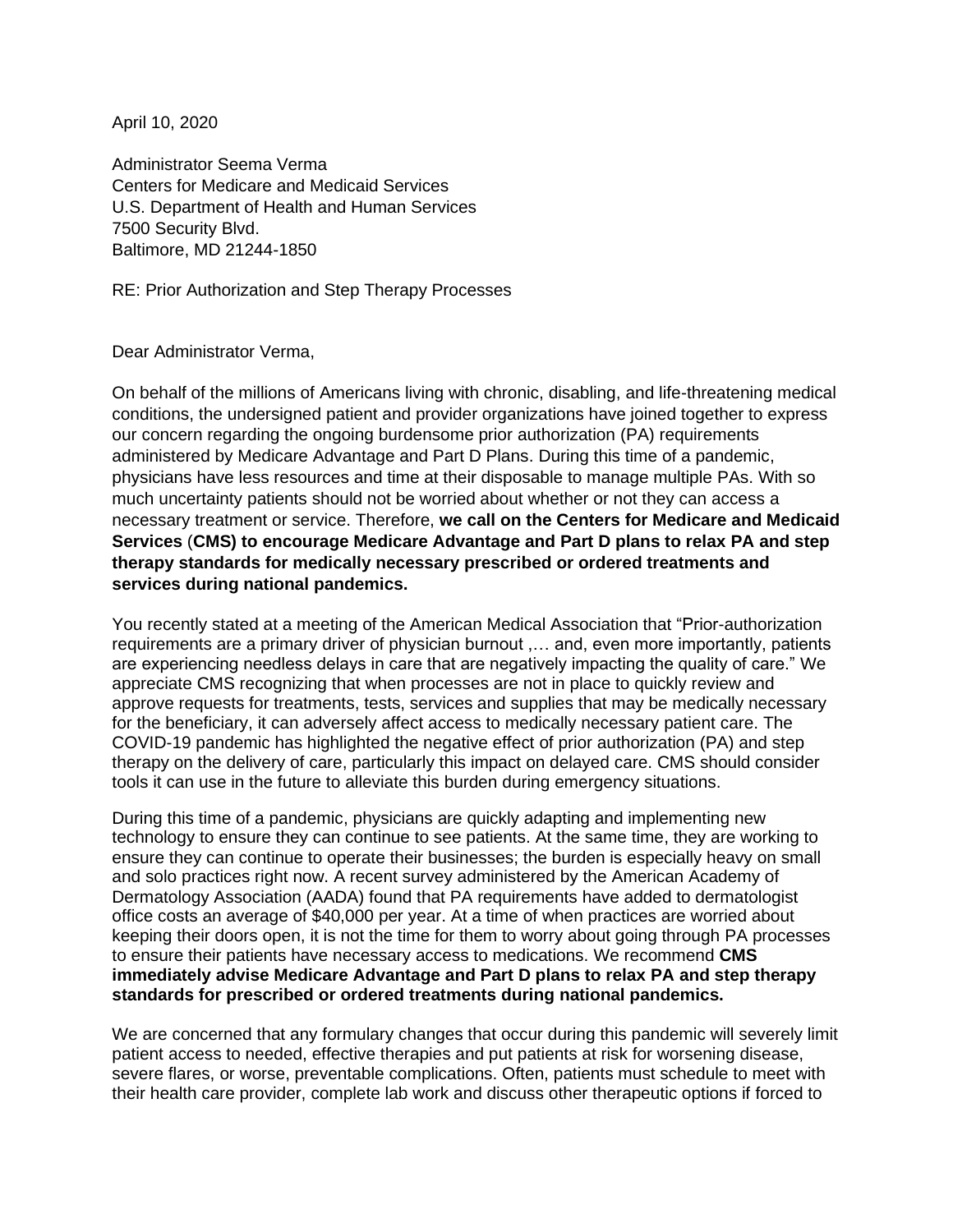CMS Administrator Verma Centers for Medicare and Medicaid Services April 10, 2020 Page 2

switch to a different treatment. In the current environment office visits are much more challenging and could further delay the patient accessing the necessary treatment. Importantly, it is not advisable for a patient to have to visit a pharmacy multiple times right now due to a PA. On top of delaying care, the patient is put in even more at risk in this setting. Especially during this public health emergency, **we recommend that stable patients continue to be on their prescribed treatments and any PA requirements are relaxed.** 

Supply chains are threatened with drug shortages when overburdened or disrupted. If a patient's treatment is compromised due to a drug shortage, they should be not be burdened with having to go through a PA for that treatment. Continued access is important during this time of social distancing and limited access to healthcare services.

Physicians are focusing on patients who require urgent or necessary care and PA creates another hurdle to the patient trying to access this care. PA and appeals policies should not unduly burden physicians or patients or prevent them from achieving optimal outcomes. Delays can cause irreparable harm to patients in need of specific procedures. PA policies that place a third party, with no knowledge of the complexity or full history of a patient's condition, in a decision-making position are not only inappropriate, but they also impede patients' access to the most effective procedure. Additionally, physician offices may be short staffed or have limited resources now to process a PA for a time-sensitive, medically necessary service. **We recommend CMS advise Medicare Advantage to relax PA standards for necessary medical services during national pandemics.**

This access issue is widespread, which is why we brought together a broad range of specialties as well as patient advocates. We respectfully request that CMS address these access issues as soon as possible so that patients can have access to these affordable and effective treatments and services. We look forward to additional opportunities to work together on this issue and to provide feedback that may help guide policy development. Please contact Ashley John, Manager in Advocacy and Policy at [ajohn@aad.org](mailto:ajohn@aad.org) or (202) 609-6332 if you have any questions or if we can provide additional information. Thank you for your attention to our concerns.

Sincerely,

Allergy & Asthma Network Alliance for Patient Access American College of Cardiology American Academy of Dermatology Association American Academy of Family Physicians American Academy of Ophthalmology American College of Allergy, Asthma and Immunology American College of Mohs Surgery American College of Rheumatology American Gastroenterological Association American Osteopathic Association American Society for Dermatologic Surgery Association American Society for Mohs Surgery American Society of Hematology